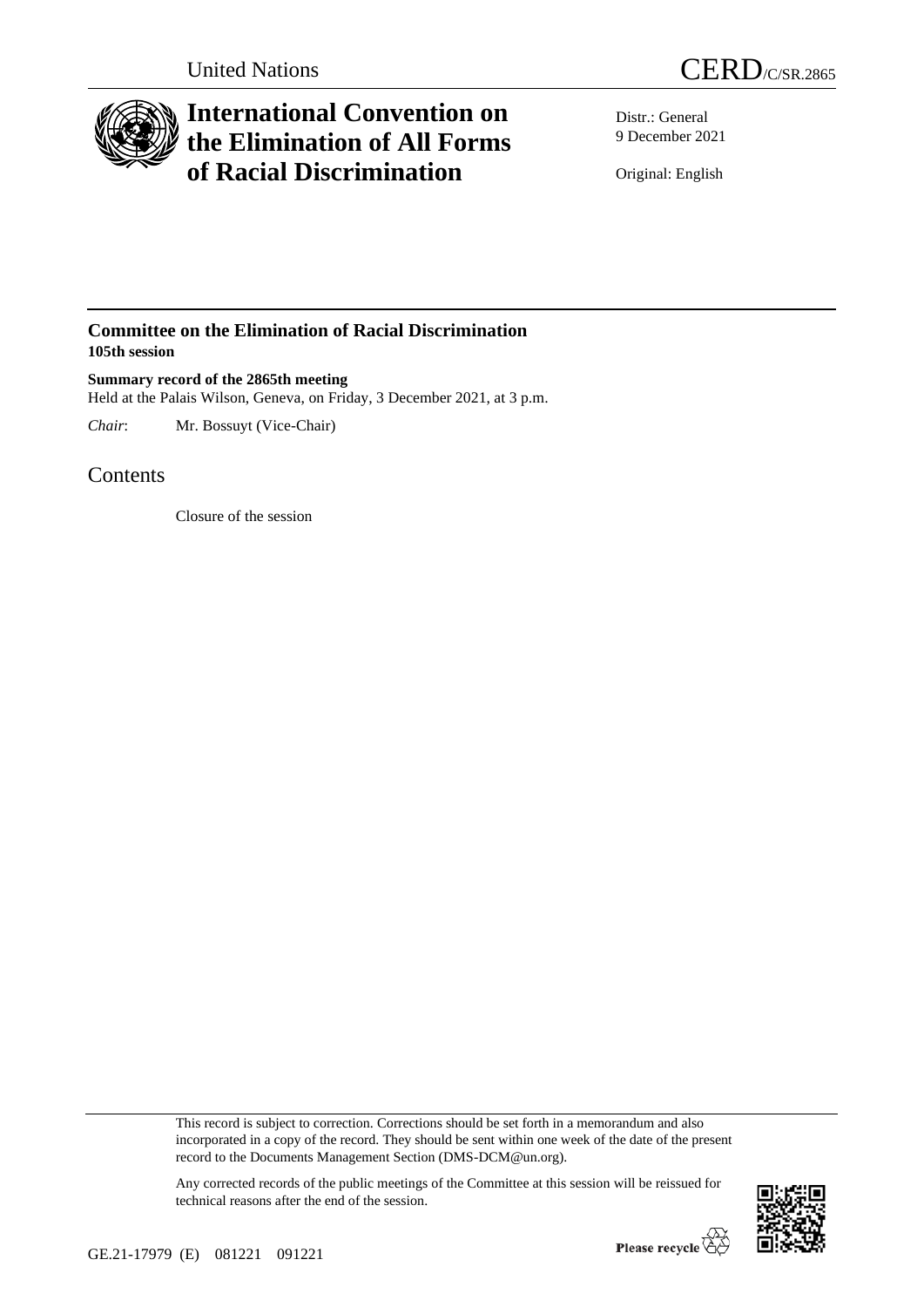*In the absence of Ms. Li, Mr. Bossuyt took the Chair.*

*The meeting was called to order at 3 p.m.*

## **Closure of the session**

1. **Ms. Izsák-Ndiaye** (Rapporteur) said that the Committee's 105th session had been the first in-person event conducted by the Committee in the past two years with the participation of all 18 Committee members.

2. At the opening of the session, during his statement delivered on behalf of the United Nations Secretary-General, Mr. Cissé-Gouro, the Director of the Human Rights Council and Treaty Mechanisms Division of the Office of the United Nations High Commissioner for Human Rights (OHCHR), had stated that the distribution of vaccines to counter the coronavirus disease (COVID-19) pandemic, both within and between States, was far from being fair and inclusive. The Office was helping to disseminate and raise awareness of the Committee's general recommendation No. 36 on racial profiling. He had noted that the Human Rights Council was going to appoint independent experts to examine systemic racism in the areas of law enforcement and the criminal justice system, and he encouraged cooperation between the Committee and the new mechanisms.

3. The Committee had reviewed the reports of Chile, Denmark, Singapore, Switzerland and Thailand during the session. It had expressed its appreciation to national human rights institutions and non-governmental organizations (NGOs) for submitting reports and providing further updates on the situations in their countries. The Committee had also adopted two lists of issues prior to reporting respectively concerning the human rights situations in San Marino and Trinidad and Tobago.

4. The Committee had adopted an opinion on communication No. 65/2017 (*Kotor v. France*). The petitioner, a French national born in Togo, claimed that he had suffered discrimination for the entire duration of his employment with a French company. He had been awarded compensation for pecuniary and non-pecuniary damages, but the employer had refused to reclassify him, as stipulated by a judicial decision on appeal. A further appeal in cassation had subsequently been dismissed. The petitioner claimed in his communication to the Committee that the racial discrimination to which he had been subjected constituted a violation of article 6 of the Convention. The State party, on the other hand, had argued that the petitioner had been fully compensated. In its decision, the Committee concluded that the company's failure to implement the judgment concerning the petitioner's reclassification had impeded him from receiving full compensation for the racial discrimination and from having his pension recalculated. It had therefore found a violation of article 6 of the Convention.

5. Pursuant to the decision on admissibility adopted by the Committee at its 103rd session, in 2018, concerning the inter-State communication submitted by the State of Palestine against Israel under article 11 of the Convention, the Chair had launched consultations with the States parties concerning the composition of the ad hoc Conciliation Commission tasked with finding an amicable solution to the dispute. As the States parties had been unable to agree on the list of candidates proposed by the Chair, the Bureau had suggested that the Commission's members should be elected by secret ballot, by a two-thirds majority vote of the Committee. The members would be selected from among the Committee members, pursuant to article 12 (1) (b) of the Convention, taking into account the representation of regional groups. During the current session, the Committee had established the Commission, which was composed of current members, Ms. Shepherd (Latin American and Caribbean States), Mr. Kut (Western European and other States), Ms. Tlakula (African States) and Ms. Chung (Asia-Pacific States), and Mr. Balcerzak (Eastern European States), who would join the Committee in January 2022.

6. The Committee had also unanimously endorsed the suggestions made on 15 April 2021 by the ad hoc Conciliation Commissions established under the inter-State communication procedures for two communications (*Qatar v. Kingdom of Saudi Arabia* and *Qatar v. United Arab Emirates*). The suggestions related to the future work of the Conciliation Commissions.